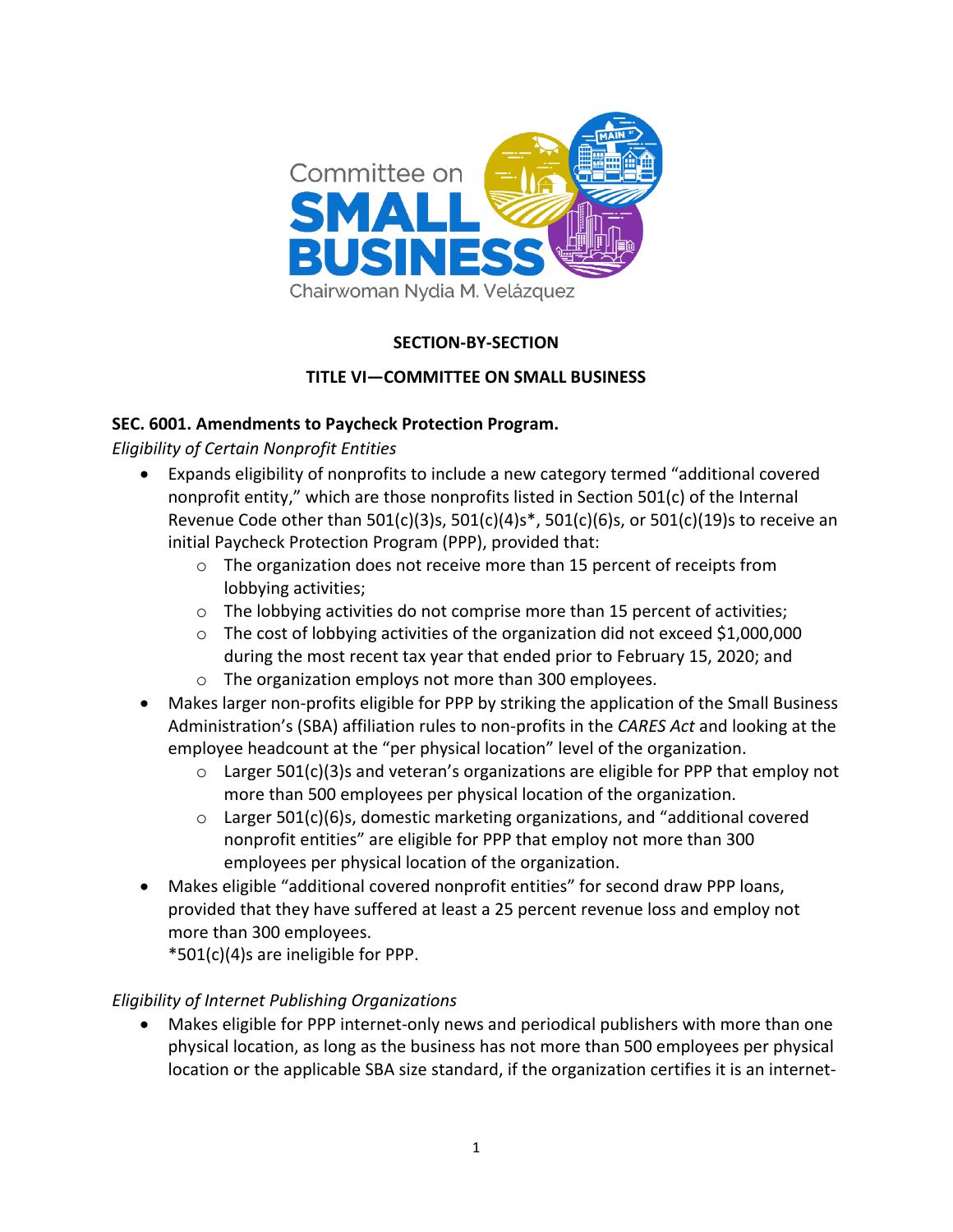only news or periodical publisher and that the loan will support locally focused or emergency information.

- Waives affiliation rules for internet-only news and periodical publishers, as long as the organization has not more than 500 employees per physical location or the applicable SBA size standard.
- Waives the prohibition against publicly-traded internet-only news and periodical publishers from being eligible if the business certifies that the loan will support locally focused or emergency content.
- Makes eligible internet-only news and periodical publishers for second draw PPP loans, provided that they have suffered at least a 25 percent revenue loss and employ not more than 300 employees.

## *Commitment Authority and Appropriations.*

- Provides an additional \$7.25 billion for PPP.
- Increases the PPP program level from \$806.4 billion to \$813.7 billion.

#### **SEC. 6002. Targeted EIDL Advance**

- Provides an additional \$15 billion for the Targeted Economic Injury Disaster Loan (EIDL) Advance program and directs SBA to soley address any potential funding shortfalls in the first 28 days after enactment to ensure that remaining eligible businesses can access the \$10,000 grant.
- Beginning 28 days after enactment, directs SBA to make any remaining funding available for supplemental grants to "severely impacted" small businesses that:
	- o Have suffered a loss of at least 50 percent;
	- $\circ$  Are located in a low-income census tract as defined by section 45D(e) of the Internal Revenue Code; and
	- o Have ten employees or fewer.
- In the event funding remains available after 42 days, the revenue loss threshold is lowered to 30 percent, allowing "substantially impacted" businesses to apply for the \$5,000 supplemental grants.

#### **SEC. 6003. Restaurant Revitalization Fund**

- Provides \$25 billion for a new program at the SBA offering assistance to restaurants and other food and drinking establishments. \$5 billion of this amount is set aside for businesses with less than \$500,000 in 2019 annual revenue.
- Grants are available for up to \$10 million per entity, with a limitation of \$5 million per physical location. Entities are limited to 20 locations.
- Grants are calculated by subtracting 2020 revenue from 2019 revenue. During the first 21 days, applications from restaurants owned and operated controlled by women, veterans, or socially and economically disadvantaged individuals will receive priority.